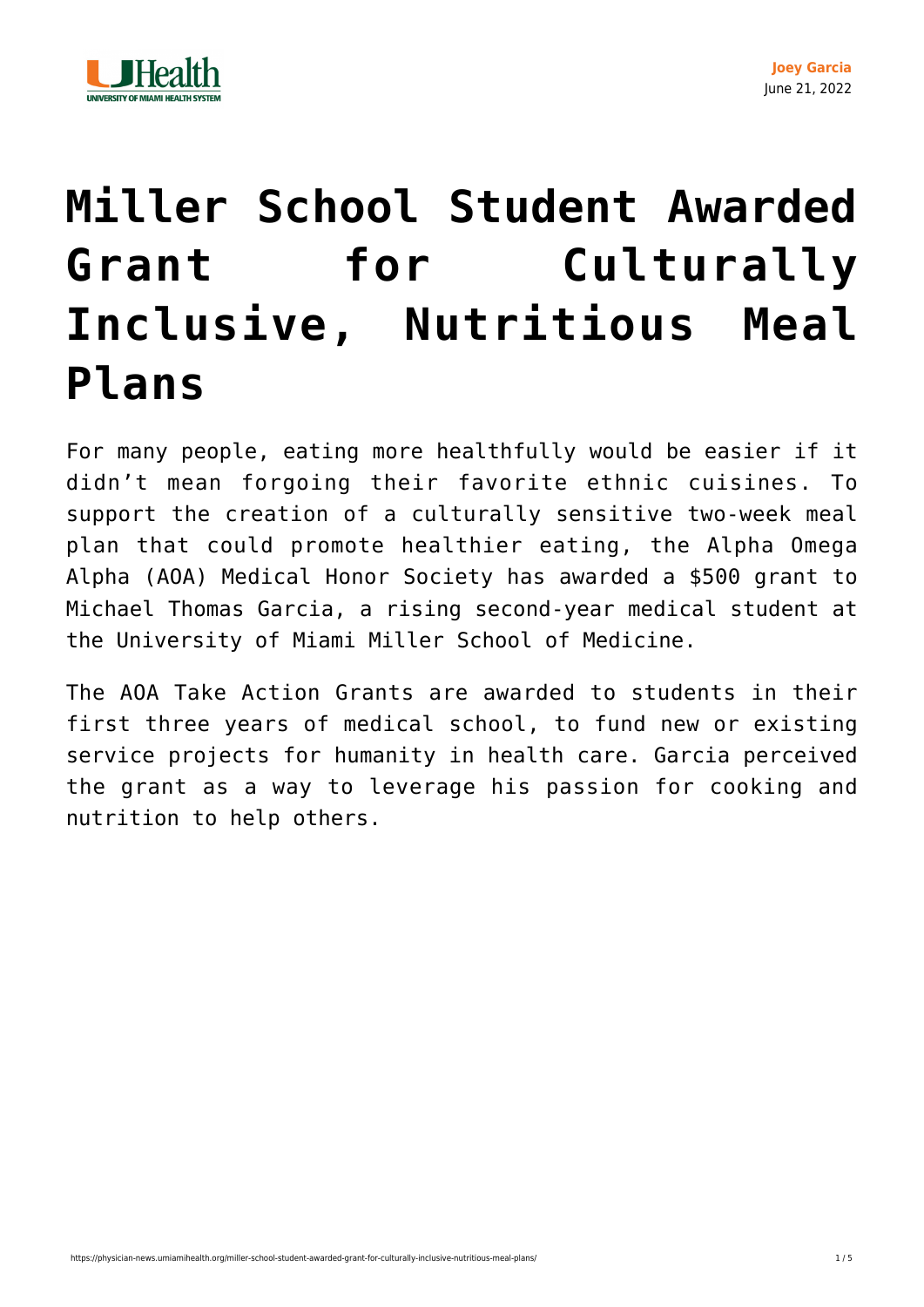



"Our project aims to promote long-term change to patients and their families," said medical student Michael Thomas Garcia.

"When I saw the opportunity to create a community service project through the AOA Take Action grant, it seemed like a perfect chance to put into motion an idea that I was already thinking about and help others in a similar situation," Garcia said. "Learning how to cook and eat healthy is not easy, but I'm trying to reduce that barrier by creating healthier preparations of ethnic foods."

## **Creating a Meal Plan**

To commence the project, Garcia reached out to Maddison Saalinger, a dietician at the University of Miami Diabetes Research Institute, to verify the nutritional information going into the meal plan. His next steps involved creating a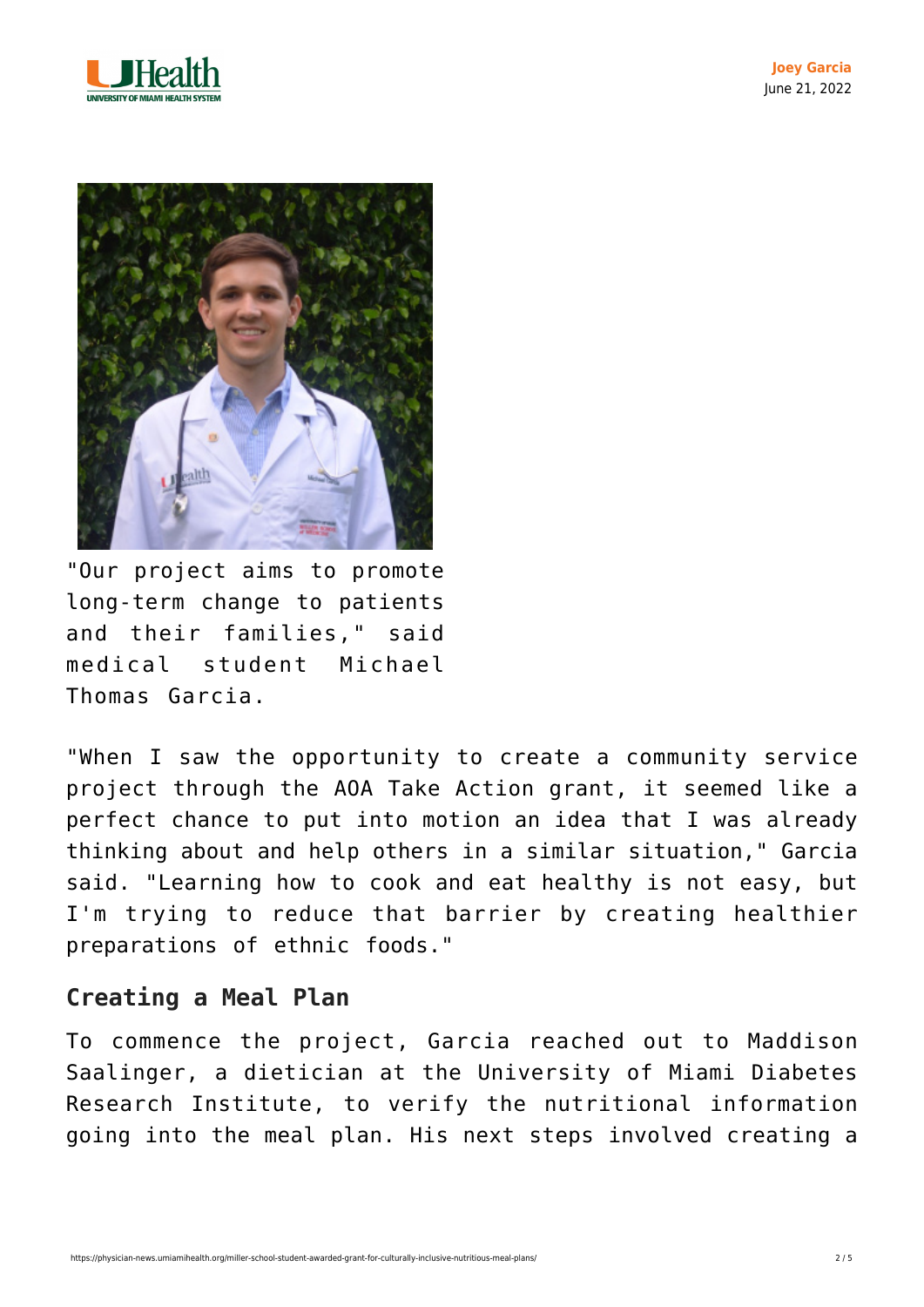

**Joey Garcia** June 21, 2022

range of tasty dishes that appropriately represented a variety of South Florida's cultures. Garcia's Cuban grandparents helped him with Latin dishes, while his classmates Frantzia Jeanty and Royi Lynn contributed Haitian and Israeli recipes, respectively.



Healthy and delicious: blackened tilapia with grilled asparagus and wild rice

Garcia is creating booklets that contain a patient education section and a meal plan with the recipes that have been developed. His vision for the project is to distribute the booklets in primary care offices throughout Miami for physicians to hand out to their patients as needed. The booklets will also contain a survey for providers and patients, so that Garcia can learn from their feedback and continue to improve the project.

"One of the challenges I faced when the project concluded was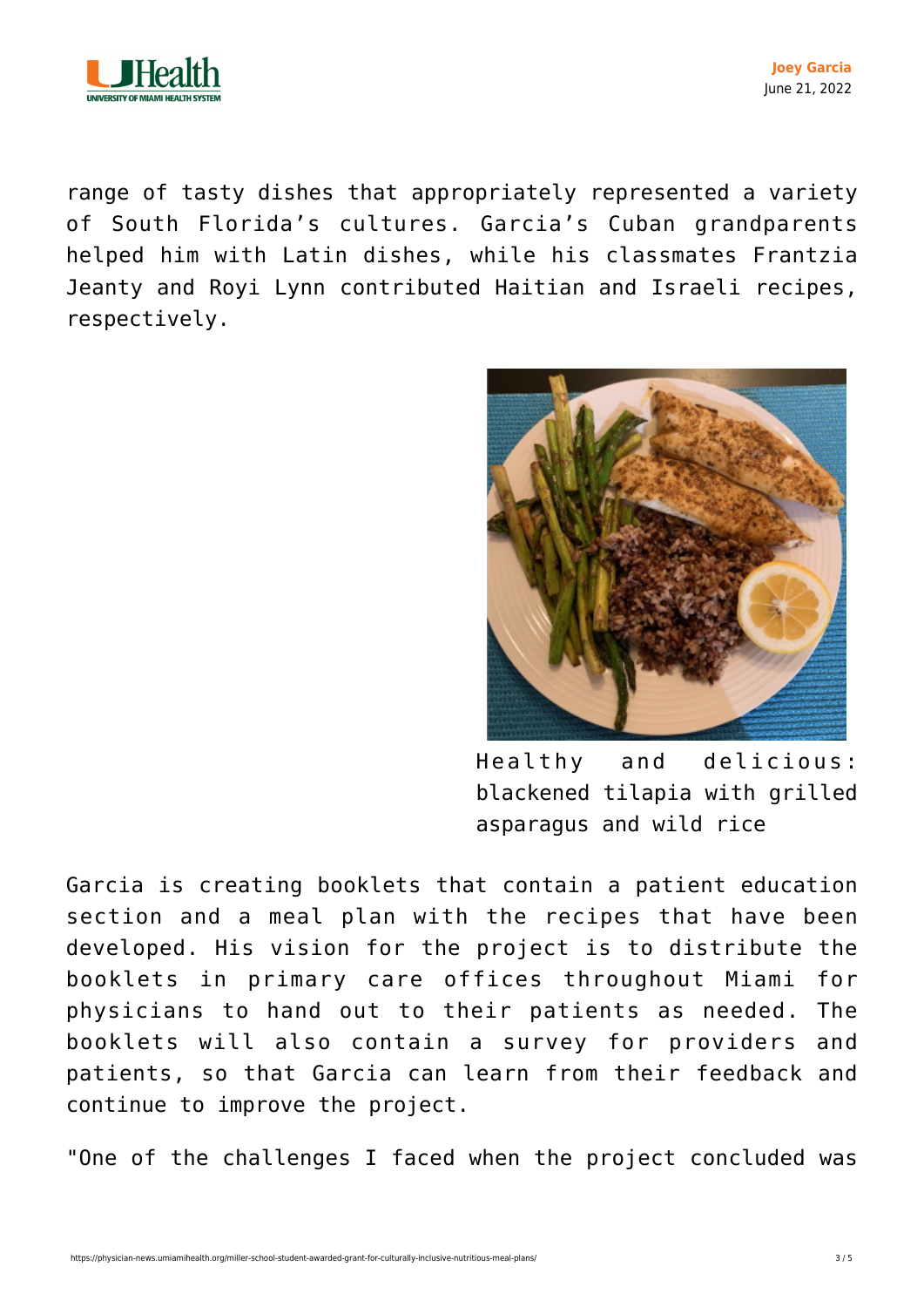

organizing all the recipes into a coherent cookbook," Garcia said. "It is a surprising amount of work developing recipes, and on top of medical school, it can be difficult. On the other hand, I've been able to try new cooking techniques and create amazing meals that I've shared with my friends and family."



Future plans for the project include adding dishes from more cultures and cuisines, and reaching more people by distributing the meal plan to more health care providers. Garcia wants to help change the mindset of physicians and patients trying to eat healthier.

"Michael's desire to create a difference in his community, combined with the efforts he put into producing this project, is a true testament to his determination, philanthropic nature, and ingenuity," said Oneith O. Cadiz, M.D., assistant professor of clinical pediatrics at the Miller School. "These characteristics are why I believe he will be an excellent physician."

As part of the grant, Garcia will submit a one-page final report to AOA summarizing his experience with the project.

"Eating healthy should be a lifestyle modification, not an unsustainable fad diet over the short term," Garcia said. "Our